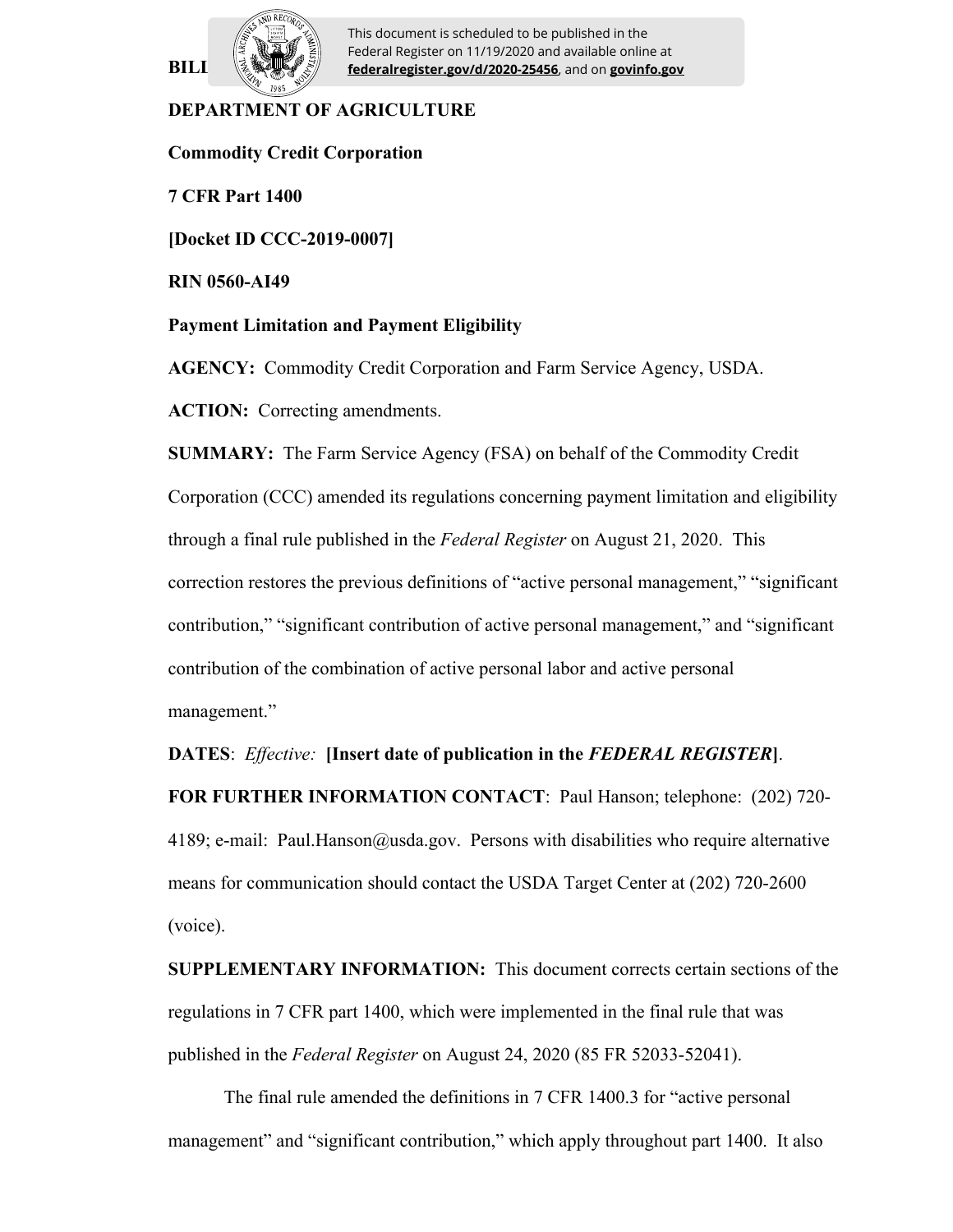removed and reserved § 1400.601, which contained definitions of "active personal management," "significant contribution of active personal management," and "significant contribution of the combination of active personal labor and active personal management" that applied only to Subpart G, which provides additional payment eligibility provisions for joint operations and legal entities comprised of non-family members or partners, stockholders, or persons with an ownership interest in the farming operation. The changes were intended to provide consistency in the definitions of the terms used throughout part 1400.

After publication of the rule, stakeholders notified FSA of concerns regarding potential non-intended, adverse effects to farming operations comprised solely of family members. In streamlining the definitions for consistency, these revised definitions were inadvertently made applicable to farming operations solely owned by family members. This was not the intent of this rule change, and as revised, the definitions were more restrictive than they needed to be in order to provide intended consistency in the rule. Those more restrictive definitions were not intended to apply to farm operations comprised or owned solely of family members. Therefore, this document restores § 400.601 and the previous the definitions of "active personal management" and "significant contribution" in § 1400.3 that were applicable prior to publication of the final rule on August 24, 2020. The more restrictive definitions described in § 1400.601 apply only to farming operations comprised of non-family members that are subject to a limit in the number of farm managers seeking to qualify for actively engaged in farming based on a contribution of active personal management alone.

#### **List of Subjects in 7 CFR Part 1400**

Agriculture, Grant programs-agriculture, Loan programs-agriculture, Natural resources, Price support programs.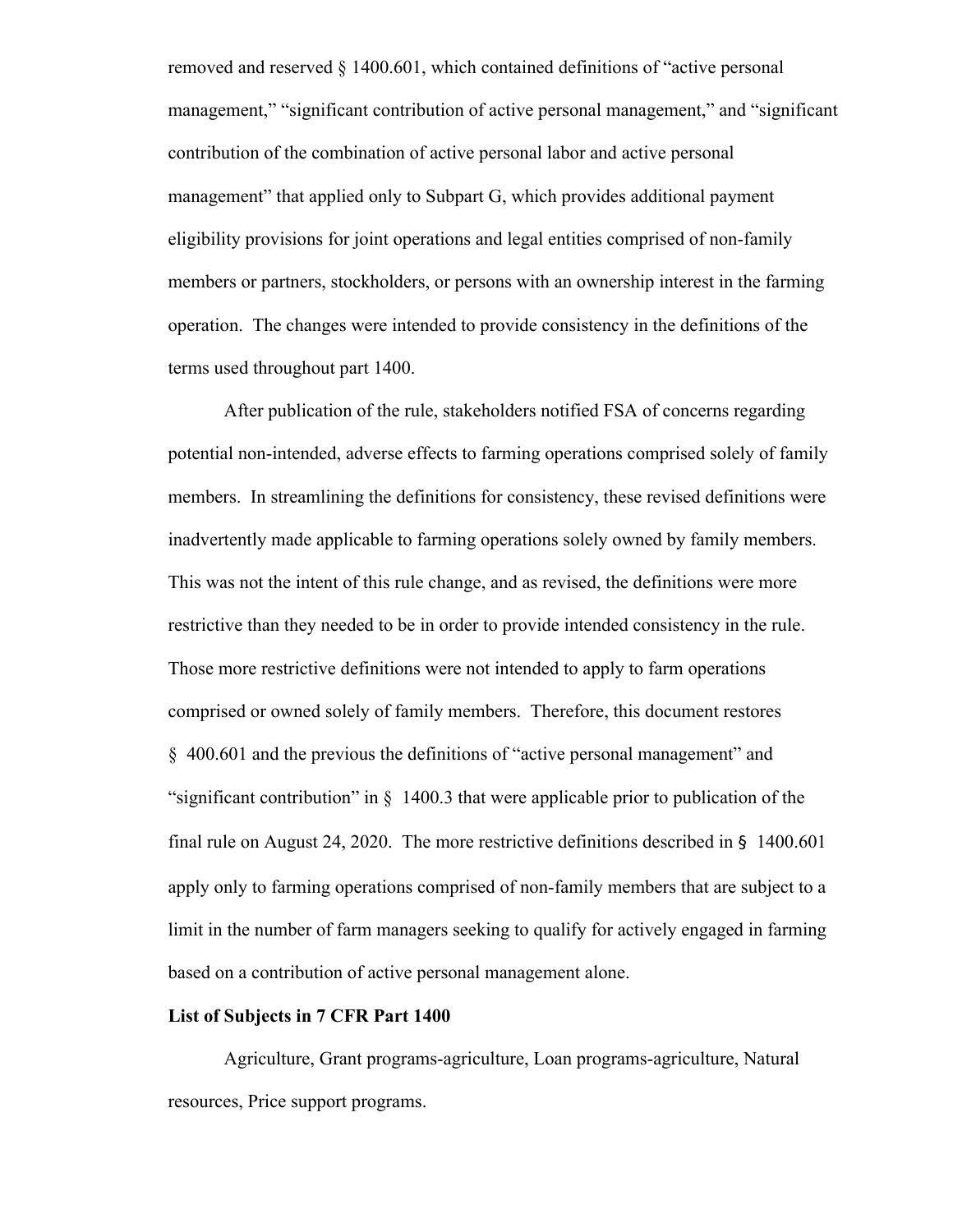Accordingly, 7 CFR part 1400 is corrected by making the following correcting amendments:

**PART 1400 -- PAYMENT LIMITATION AND PAYMENT ELIGIBILITY**

1. The authority citation for part 1400 continues to read as follows:

Authority: 7 U.S.C. 1308, 1308-1, 1308-2, 1308-3, 1308-3a, 1308-4, and 1308-5;

and Title I, Pub. L. 115-123.

## **Subpart A—General Provisions**

2. Amend  $\S$  1400.3 in paragraph (b) as follows:

a. Remove the first occurrence of the definition of "Active personal

management"; and

b. Revise the definition of "Significant contribution".

The revision reads as follows.

### **§ 1400.3 Definitions.**

| * | *   | $\ast$ | $\ast$ | $\ast$ |
|---|-----|--------|--------|--------|
|   | (b) | $\ast$ | $\ast$ | $\ast$ |

*Significant contribution* means the provision of the following to a farming operation:

(i)(A) For land, capital, or equipment contributed independently by a person or legal entity, a contribution that has a value at least equal to 50 percent of the person's or legal entity's commensurate share of the total:

(*1*) Value of the capital necessary to conduct the farming operation;

(*2*) Rental value of the land necessary to conduct the farming operation; or

(*3*) Rental value of the equipment necessary to conduct the farming operation; or

(B) If the contribution by a person or legal entity consists of any combination of

land, capital, and equipment, such combined contribution must have a value at least equal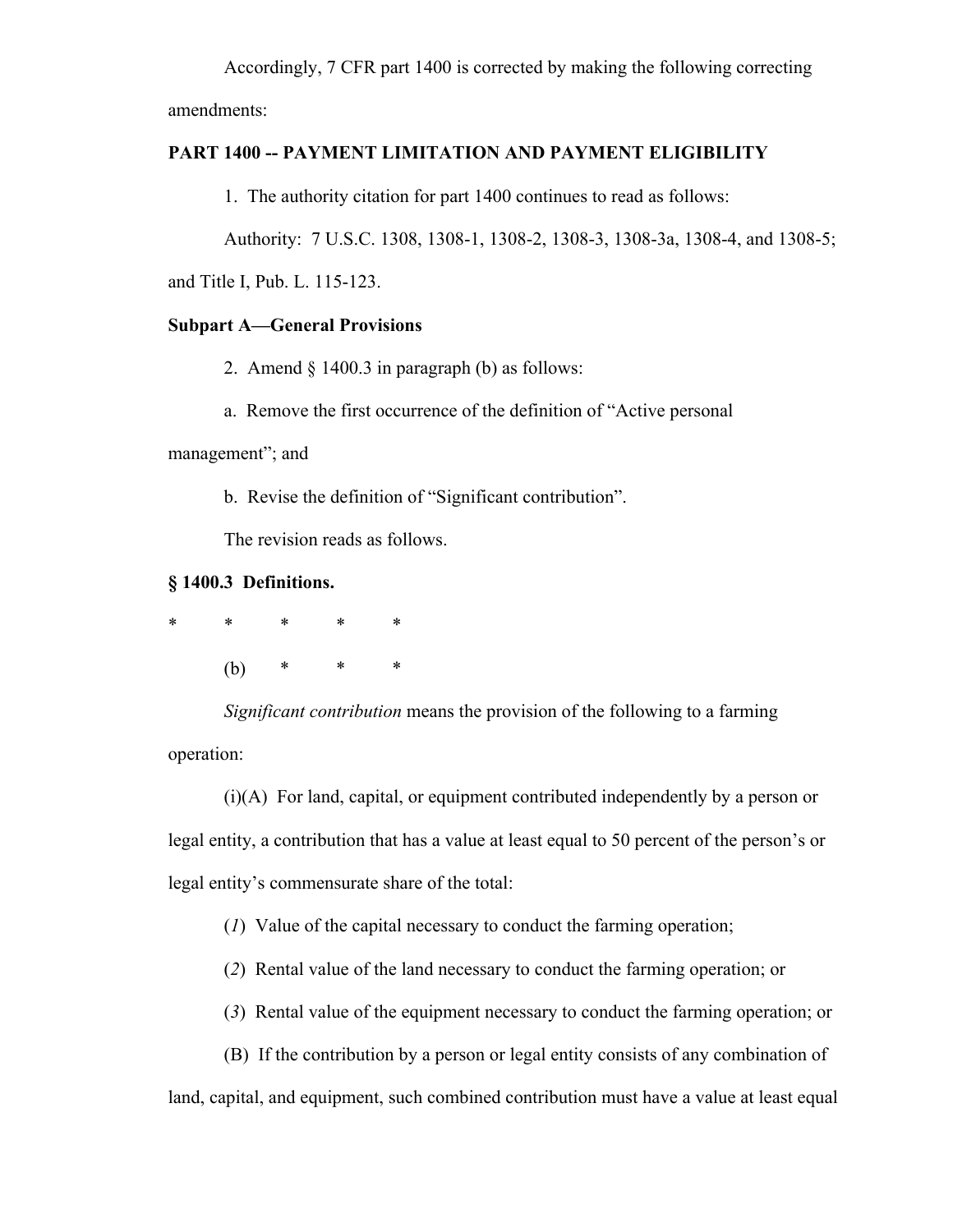to 30 percent of the person's or legal entity's commensurate share of the total value of the farming operation;

(ii) For active personal labor, an amount contributed by a person to the farming operation that is described by the smaller of the following:

(A) 1,000 hours per calendar year; or

(B) 50 percent of the total hours that would be necessary to conduct a farming operation that is comparable in size to such person's or legal entity's commensurate share in the farming operation;

(iii) With respect to active personal management, activities that are critical to the profitability of the farming operation, taking into consideration the person's or legal entity's commensurate share in the farming operation; and

(iv) With respect to a combination of active personal labor and active personal management, when neither contribution by itself meets the requirement of paragraphs (ii) and (iii) of this definition, a combination of active personal labor and active personal management that, when made together, results in a critical impact on the profitability of the farming operation in an amount at least equal to either the significant contribution of active personal labor or active personal management as defined in paragraphs (ii) and (iii) of this definition.

\* \* \* \* \*

**Subpart G—Additional Payment Eligibility Provisions for Joint Operations and Legal Entities Comprised of Non-Family Members or Partners, Stockholders, or Persons With an Ownership Interest in the Farming Operation**

3. Add § 1400.601 to read as follows.

### **§ 1400.601 Definitions.**

(a) The terms defined in  $\S$  1400.3 are applicable to this subpart and all documents issued in accordance with this part, except as otherwise provided in this section.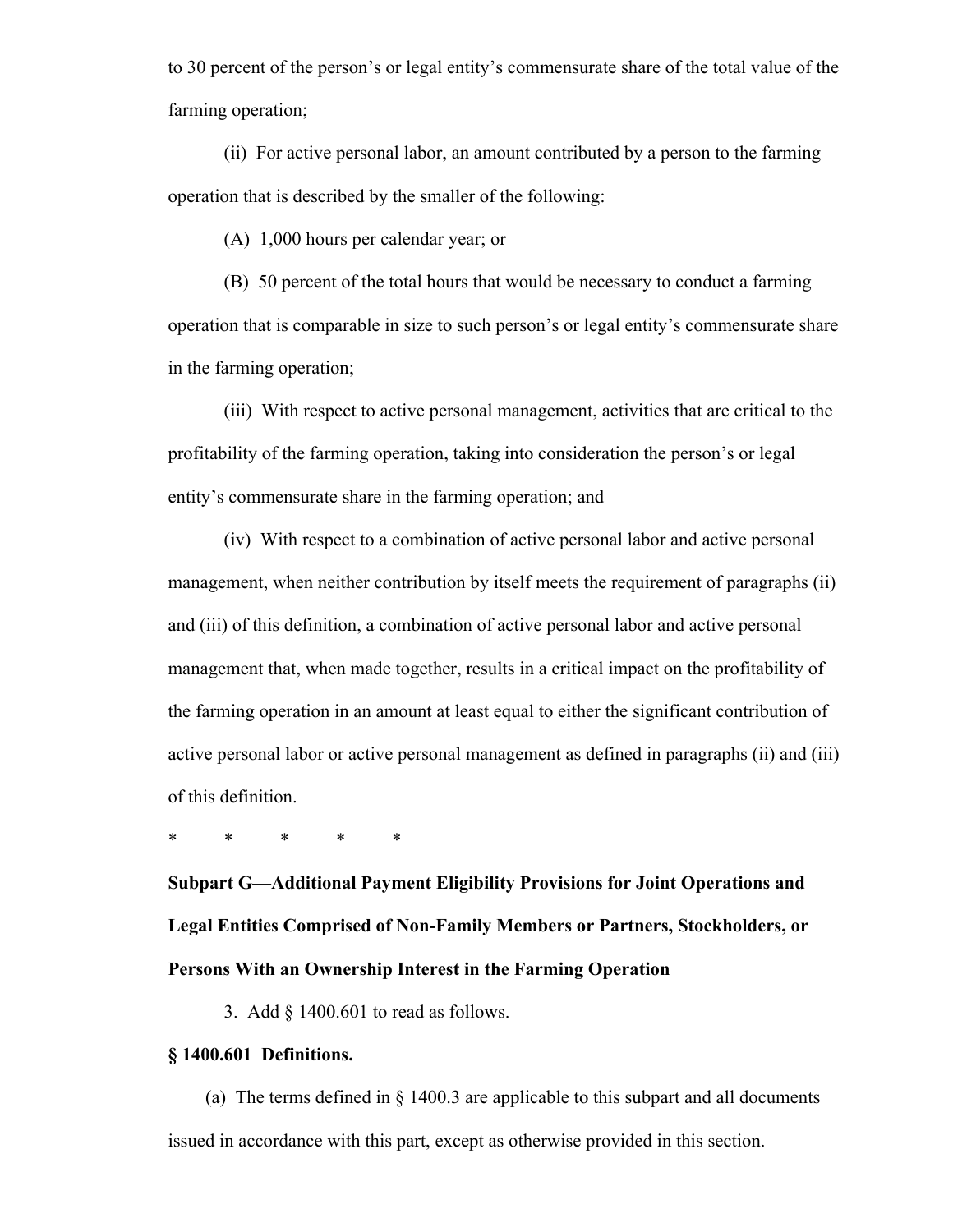(b) The following definitions are also applicable to this subpart:

*Active personal management* means personally providing and participating in management activities considered critical to the profitability of the farming operation and

performed under one or more of the following categories:

(i) Capital, which includes:

- (A) Arranging financing and managing capital;
- (B) Acquiring equipment;
- (C) Acquiring land and negotiating leases;
- (D) Managing insurance; and
- (E) Managing participation in USDA programs;
- (ii) Labor, which includes hiring and managing of hired labor; and
- (iii) Agronomics and marketing, which includes:
- (A) Selecting crops and making planting decisions;
- (B) Acquiring and purchasing crop inputs;
- (C) Managing crops (that is, whatever managerial decisions are needed with respect

to keeping the growing crops living and healthy—soil fertility and fertilization, weed

control, insect control, irrigation if applicable) and making harvest decisions; and

(D) Pricing and marketing of crop production.

*Significant contribution of active personal management* means active personal management activities performed by a person, with a direct or indirect ownership interest in the farming operation, on a regular, continuous, and substantial basis to the farming operation, and meets at least one of the following to be considered significant:

(i) Performs at least 25 percent of the total management hours required for the farming operation on an annual basis; or

(ii) Performs at least 500 hours of management annually for the farming operation.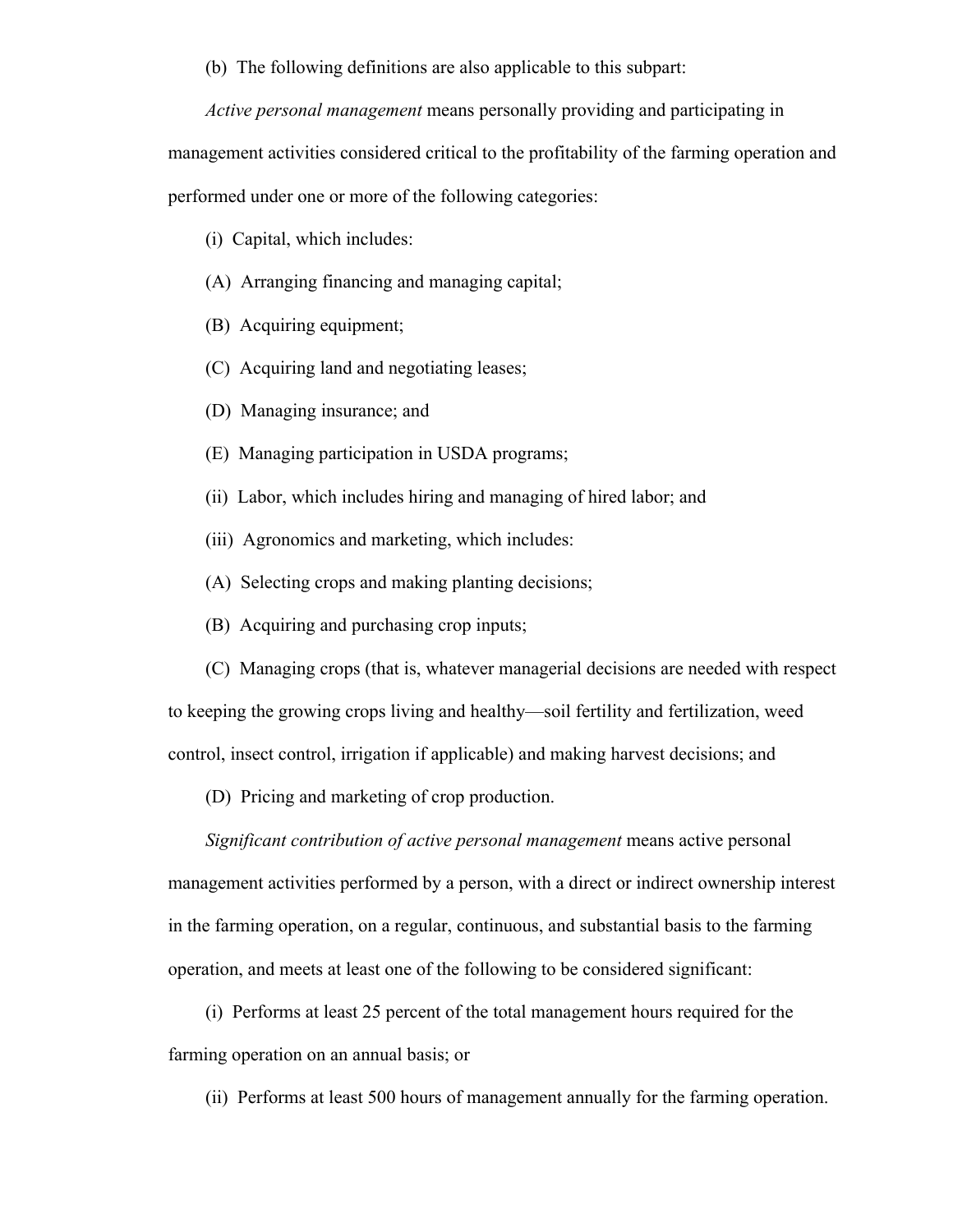*personal management* means a contribution of a combination of active personal labor and

active personal management that:

- (i) Is critical to the profitability of the farming operation;
- (ii) Is performed on a regular, continuous, and substantial basis; and
- (iii) Meets the following required number of hours:

| <b>Combination of Active Personal Labor and Active Personal</b><br><b>Management Minimum Requirement for a Significant</b><br><b>Contribution</b> |                                       |                                                                                    |  |  |
|---------------------------------------------------------------------------------------------------------------------------------------------------|---------------------------------------|------------------------------------------------------------------------------------|--|--|
| Management<br>contribution in<br>hours                                                                                                            | <b>Labor contribution</b><br>in hours | <b>Meets the minimum</b><br>threshold for<br>significant<br>contribution, in hours |  |  |
| 475                                                                                                                                               | 75                                    | 550                                                                                |  |  |
| 450                                                                                                                                               | 100                                   | 550                                                                                |  |  |
| 425                                                                                                                                               | 225                                   | 650                                                                                |  |  |
| 400                                                                                                                                               | 250                                   | 650                                                                                |  |  |
| 375                                                                                                                                               | 375                                   | 750                                                                                |  |  |
| 350                                                                                                                                               | 400                                   | 750                                                                                |  |  |
| 325                                                                                                                                               | 425                                   | 750                                                                                |  |  |
| 300                                                                                                                                               | 550                                   | 850                                                                                |  |  |
| 275                                                                                                                                               | 575                                   | 850                                                                                |  |  |
| 250                                                                                                                                               | 600                                   | 850                                                                                |  |  |
| 225                                                                                                                                               | 625                                   | 850                                                                                |  |  |
| 200                                                                                                                                               | 650                                   | 850                                                                                |  |  |
| 175                                                                                                                                               | 675                                   | 850                                                                                |  |  |
| 150                                                                                                                                               | 800                                   | 950                                                                                |  |  |
| 125                                                                                                                                               | 825                                   | 950                                                                                |  |  |
| 100                                                                                                                                               | 850                                   | 950                                                                                |  |  |
| 75                                                                                                                                                | 875                                   | 950                                                                                |  |  |
| 50                                                                                                                                                | 900                                   | 950                                                                                |  |  |
| 25                                                                                                                                                | 925                                   | 950                                                                                |  |  |

# **Table 1 to paragraph (iii) of the definition of** *significant contribution of the combination of active personal labor and active personal management***.**